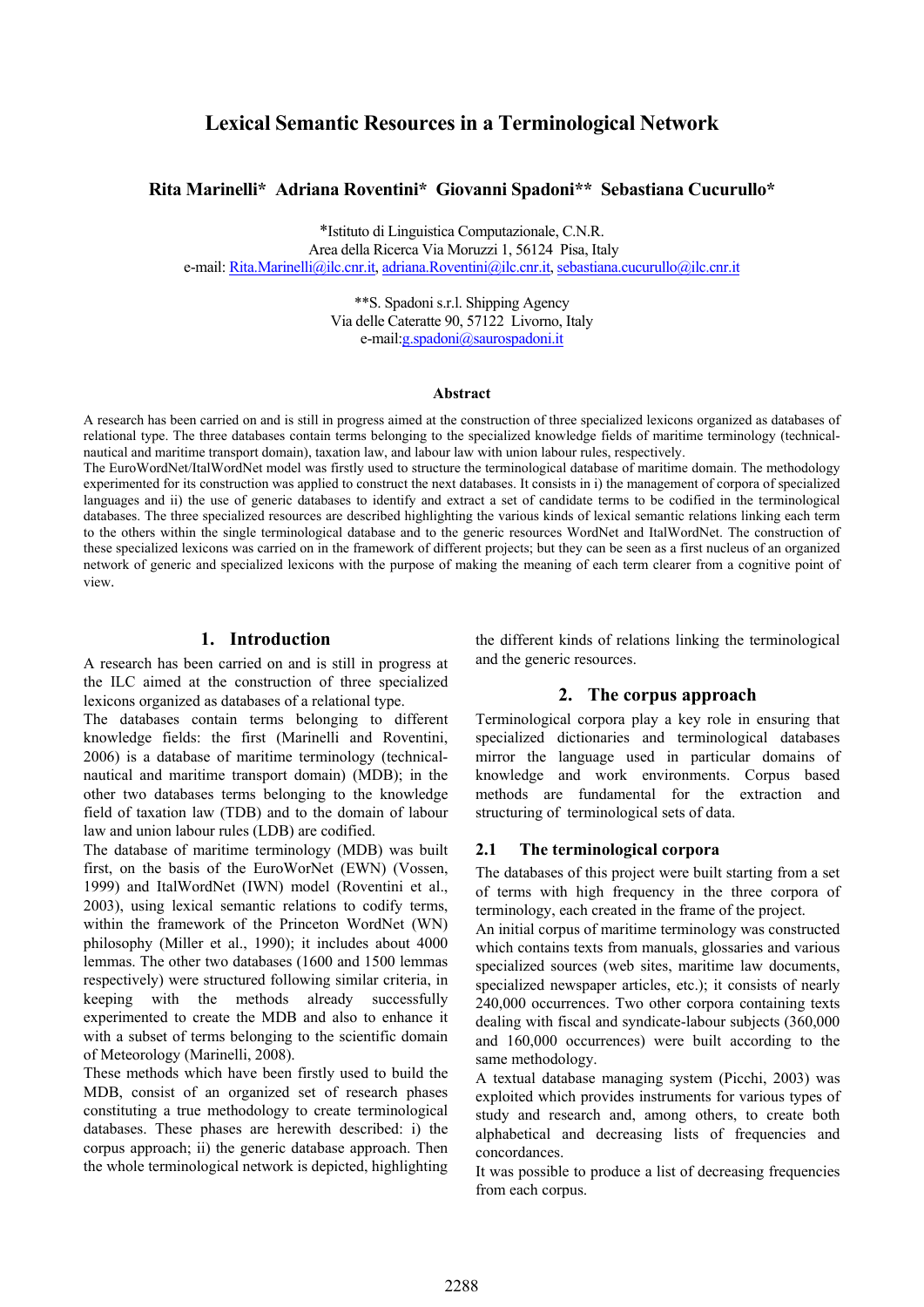The most frequent terms were selected for analysis, to be added to the related terminological database. The corpus approach is useful to verify term usage and to assess and refine, if needed, the term definitions, since "the meaning is fundamentally guided by context" (Evans, 2006).

The co-occurrences were also examined as a useful reference for codifying the most frequent words (adjectives, nouns, etc.) that occur together with the word considered, and as a support to single out compounds or terminological sub-hierarchies constituted by the term itself followed by an adjective or a prepositional phrase, particularly frequent in specialized languages.

One of the features of the textual database managing system consists in identifying collocates of nouns in the terminological corpora also on the basis of their mutual information index (Church and Hanks, 1989).

Considering for instance, the concept *carico* (cargo), the following compounds or multiwords were identified and then encoded: *carico completo* (full cargo), *carico di merci varie* (general cargo), *carico in coperta* (deck cargo); taking into account the concept *imposta* (duty), *imposta sul reddito* (income tax), *imposta di successione*  (death duty), *imposta sui beni mobili* (personal property tax) were encoded as its hyponyms.

### **3. The generic lexicon approach**

A percentage of the most frequent terms in each corpus was found in the IWN database and checked analysing the semantic correspondence of senses.

These were exported in xml files, exploiting one of the tool functionalities, and imported in the terminological resources, constituting the first conceptual nucleus of the database to be populated. Other sets of terms, with various level of specificity, were taken from many kinds of qualified and well-known sources: web sites, miscellaneous documents, private archives, manuals; a top down or a bottom up methodology was followed to increase the lexical coverage of each database adding hyperonyms and hyponyms.

All of these operations were supervised by the domain expert.

### **4. The relational model**

The model used to structure the MDB and the other two terminological lexicons is based on the concept of "synset" (set of synonyms), e.g.: {*bollo auto1* (road tax)*, tassa automobilistica1*(automobile tax)} and on the vision of the synset as fully defined by the lexical semantic relations which connect it to other synsets and are a kind of representation of the user's mental lexicon (Miller, 2003). The lexical semantic relations can be described as: 1) relations which link the terms with other terms "within" the terminological database or "internal relations";

<span id="page-1-0"></span>2) relations which connect the terms to the synsets of the generic databases WordNet (WN) and ItalWordNet (IWN).

### **4.1 Internal relations**

While synonymous meanings are joined in a "synset", language-internal relations hold between pairs of synsets. WNs are based on the management of conceptual structures which are hierarchically organized by means of "vertical" relations -"has\_hyperonym/ has\_hyponym" ensuring coherence and consistency.

In the EWN/IWN linguistic model a variety of lexicalsemantic relations (horizontal relations) such as "part of", "cause", "purpose", "sub event", "belong to class", etc. are also used to represent the organization of lexical knowledge. The use of vertical (*hyperonymy/hyponymy*) relations leads up the definition of the most basic level of categorization namely "the most inclusive (abstract) level at which the categories can mirror the structure of attributes perceived in the world" (Rosch, 1988): the basic level is "the most natural, preferred level at which to conceptually carve up the world" (Murphy, 2004). Horizontal relations are exploited to indicate semantic relatedness between concepts that are neither synonyms nor hierarchically dependent; in Rosch's (1988) words, the use of the horizontal dimension for categorization implies the improvement of the distinctiveness and flexibility of categories:

*bollo auto1* (road tax) has \_hyperonym *tassa1* (tax) (*corrispettivo che un privato deve ad un ente pubblico per la fornitura di un bene o di un servizio*)

*somma1* (amount) fuzzynym *pagare* (to pay) (*dare una somma di denaro dovuta*)

*lavoro1* (work) involved\_location *fabbrica1* (plants, works) (*stabilimento in cui si svolge una produzione*)

## **4.2 Term connection to the generic lexicons**

The database design principles provide, besides the lexical semantic relations which connect each term to other terms within the specialized lexicon, also semantic relations that link synsets of the terminological database to the generic lexicons WordNet and ItalWordNet.

### **4.2.1 Equivalence relations**

According to the conceptual architecture of the model, equivalence relations link the terminological synsets to their closest equivalent concepts of the Princeton WN through the Inter Lingual Index  $(ILI)^1$  $(ILI)^1$ . This happens in terms of

a) synonymy (or near synonymy) relationship:

*polizza di carico* eq\_has\_synonym *bill\_of\_lading* (a receipt from the carrier for the goods being shipped) *agenzia di collocamento* eq\_near\_synonym *employment agency* (company that finds work for applicants)

b) inclusion of the synsets in a taxonomic chain:

<sup>&</sup>lt;sup>1</sup> The ILI is an unstructured fund of synsets (mainly taken from WorNet1.5), the so-called ILI-records (Vossen, 1998).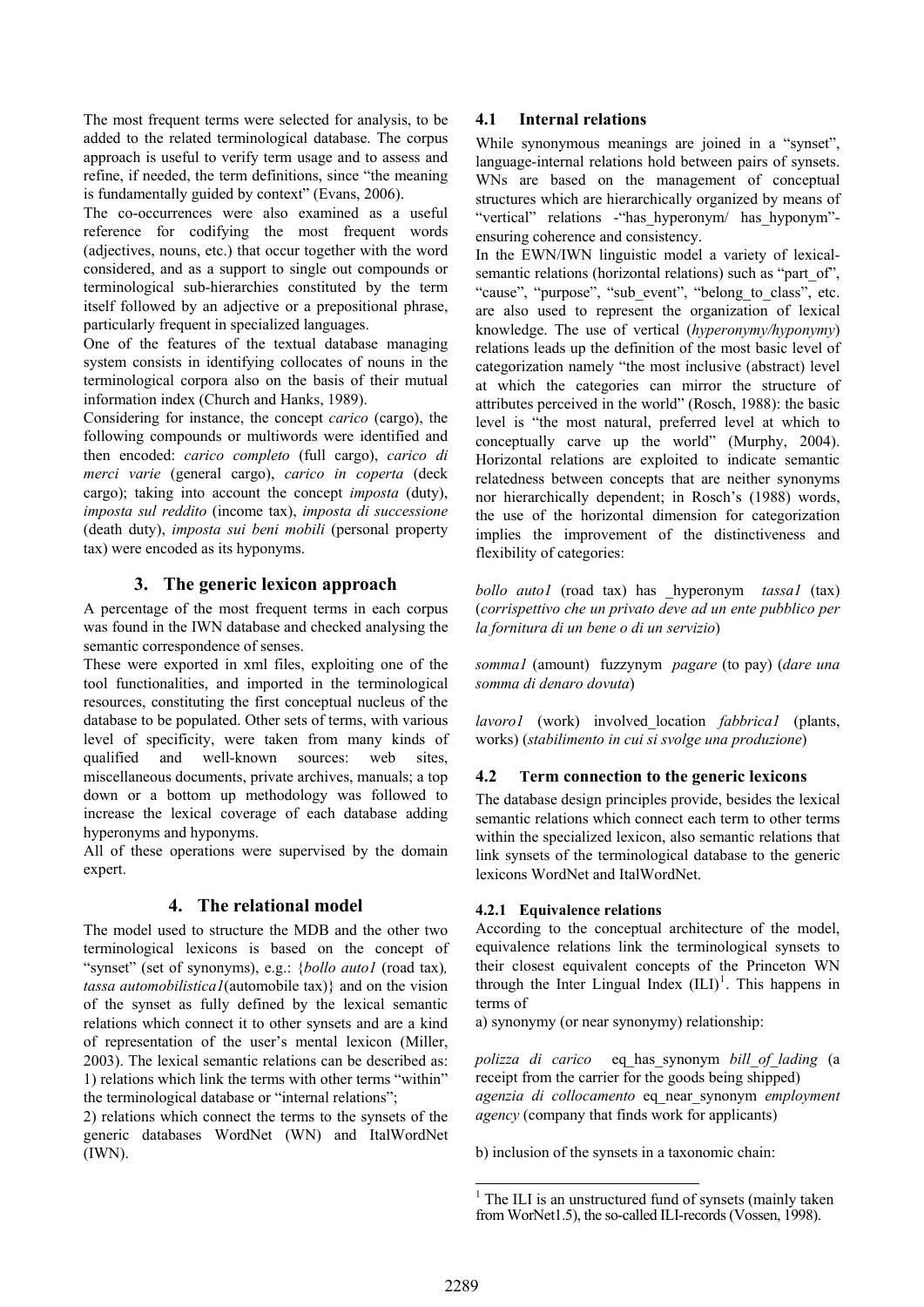*lettera di assunzione* eq\_has\_hyperonym *document*

c) "part", "role", "means", etc. relations, helping define the semantic field of each term more precisely:

*lavoratore* (worker) eq\_role *work, do\_work, (be employed)* 

*imbarcarsi* (to go on board) eq\_antonym *to\_go\_ashore.*

By these links to the ILI, the terms are also connected to the Top Ontology (TO), that is a set of concepts with high level of abstraction, hierarchically organized and language independent:

*navigazione* (navigation) → Agentive, Dynamic, Purpose,  $tassa$  (tax)  $\rightarrow$  Dynamic, Possession, Quantity,

 *(job)*  $\rightarrow$  *Social, Static.* 

When the closest concept of the term was not found in the English WN, the term was linked to its hyperonym and the English synonym of the term was recorded in a list by which the ILI had to be updated and enlarged.

An example is shown hereafter:



Figure 1. *Tassa* (tax) equivalence relations

All these kinds of semantic relations are managed by a tool which allows visualization and updating of each database singularly. The database management system has been realized in Visual Basic and the data are filed in a SQL database.

#### **4.2.2. Plug-in relations**

Plug-in relations connect the term of the specialized lexicons to synsets of the generic IWN, in terms of hyper/hyponymy or equivalence relationship:

*imposta* (duty) has-hyperonym plugin *somma* (amount of money)

*nave* (ship) eq-plug-in *nave* (ship).

The computer interface which allows browsing and updating of each database singularly also admits an "integrated" consultation of the database. In fact, when a plug-in relation is codified, the term being sought, e.g.: "*merce*" (goods), is linked to a synset of the generic IWN which is a kind of hookup point from which all the downward and the horizontal relations of the terminological database flesh out while all the upward (vertical/hierarchical) relations of the generic IWN are shown:







Figure 3. Downward relations

By means of the plug-in relations the link to the concepts of the Domain Ontology (DO) and to the IWN TO is permitted and visualized in the integrated consultation: each term is connected to one or more domain dependent concepts constituting the "core" set of concepts of the domain modelling; at the same time, the plug-in relations described above bridge the term to the TO which IWN inherited from EWN.



Figure 4. The link to the Domain Ontology